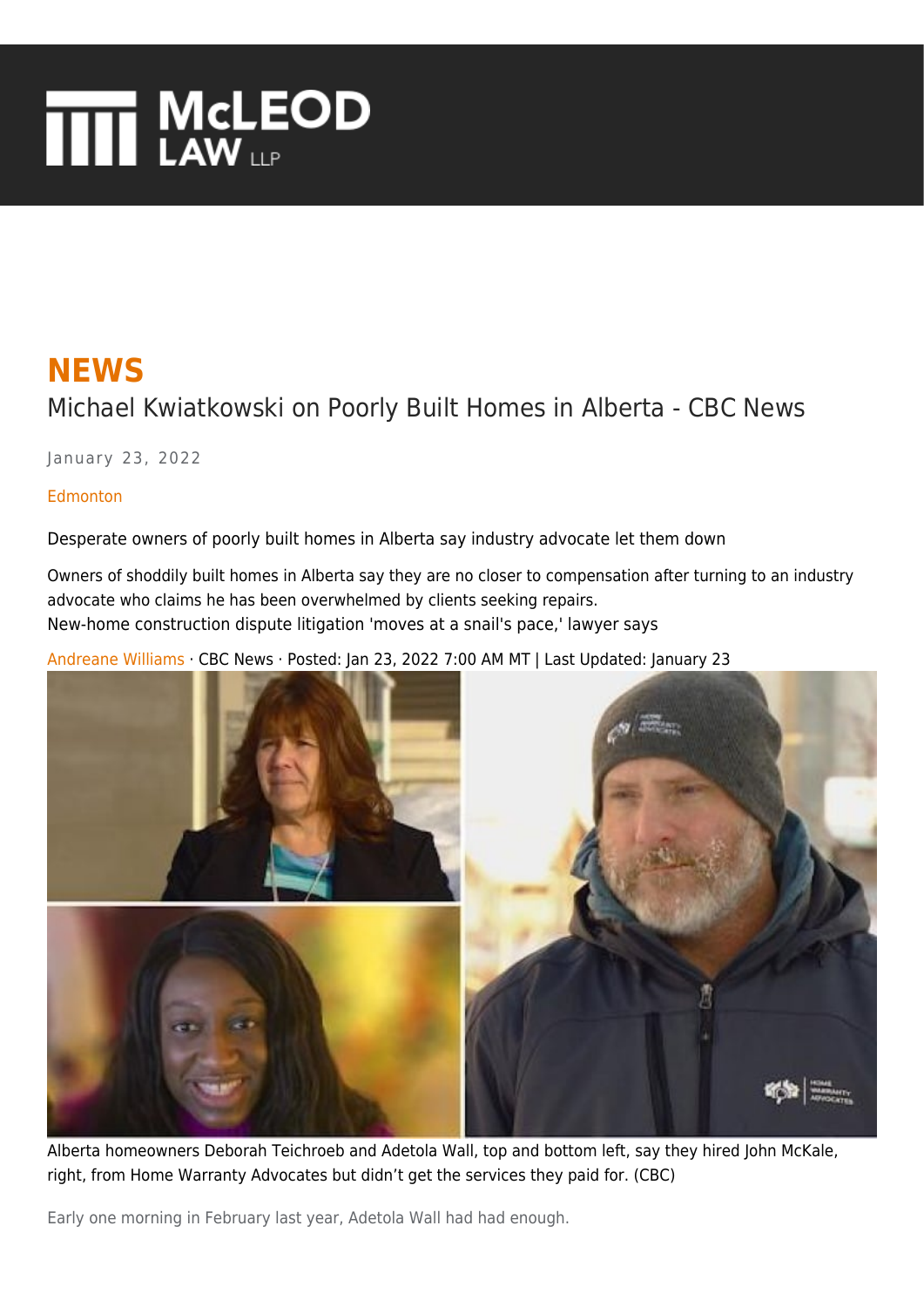The roof of her Edmonton house was leaking again.

Wall had purchased the newly built home in 2016, but within a year she noticed moisture in the attic. It would be the beginning of a four-year losing battle with the builder and warranty provider.

In February 2021, she learned about John McKale, owner of Home Warranty Advocates, who billed himself as a crusader for owners of poorly built homes.

But Wall says that moment of hope would turn into disappointment - and when she read [a CBC News](https://www.cbc.ca/news/canada/edmonton/home-warranty-program-failing-to-protect-albertans-from-shoddy-builds-advocate-warns-1.6234600) [story](https://www.cbc.ca/news/canada/edmonton/home-warranty-program-failing-to-protect-albertans-from-shoddy-builds-advocate-warns-1.6234600) about McKale, she felt she had to respond.

"The article was ... showing that he was in a good light and helping people, and that hadn't been my experience — and I knew a few people who hadn't had that experience," Wall said.

### From hope to disillusion

When Wall contacted McKale, she was desperate.

"I was pretty frantic," she said. "I literally felt like there was no hope. I had a small child, so I just really was concerned about the mould in the home affecting him."



Wall, right, contacted Home Warranty Advocates because she says she feared for her child's health. She paid the company \$2,625 after noticing moisture in the attic of her home, which she purchased in 2016 when it was new. (Submitted by Adetola Wall)

McKale agreed to advocate for her, suggesting he could get money from the builder or warranty provider so she could make the repairs herself, Wall said.

She paid Home Warranty Advocates \$2,625.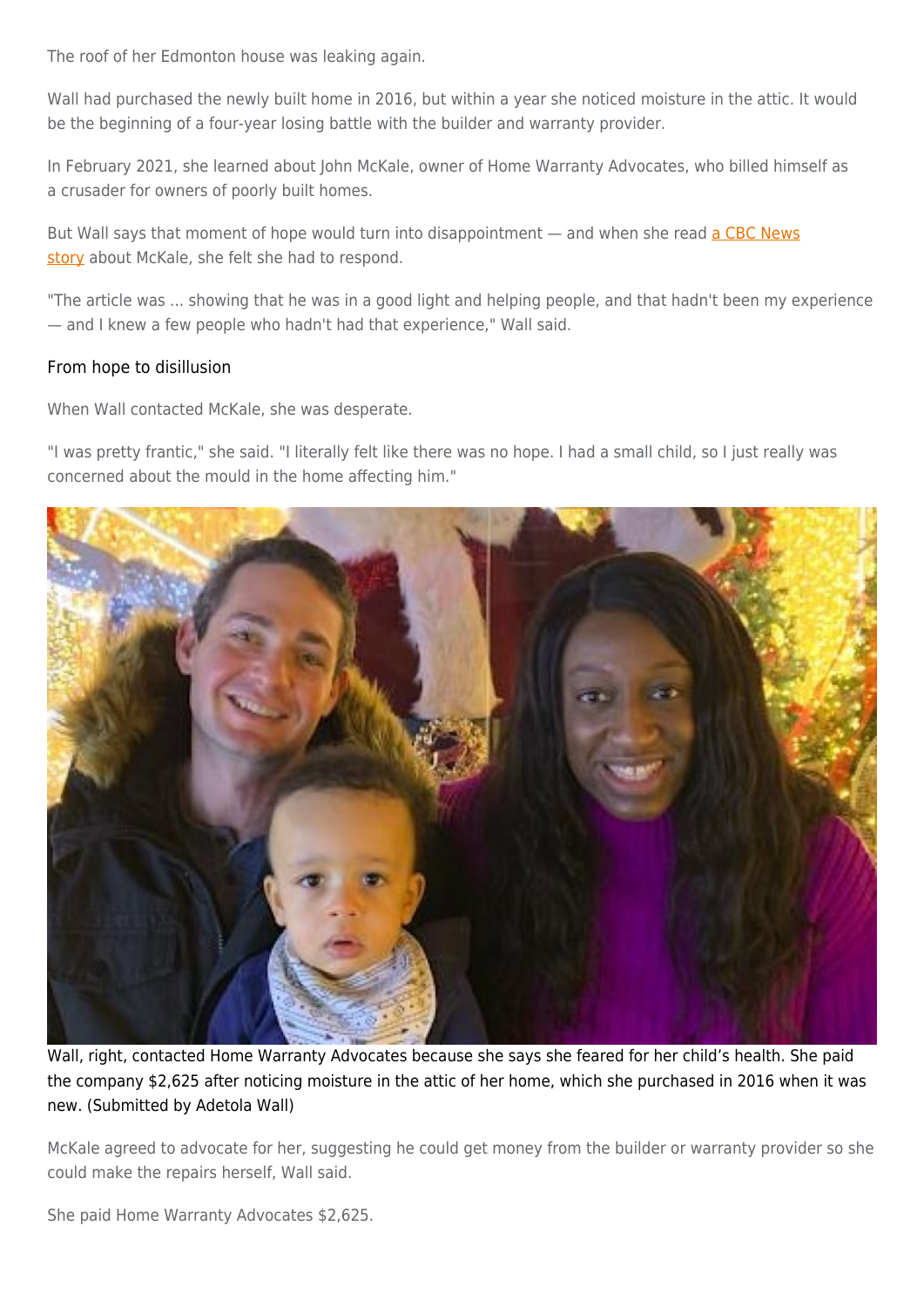"He always said throughout the process that it was refundable," she said.



Stains on the ceiling of Wall's home. She says she fought a four-year losing battle with the builder and warranty provider before turning to McKale's company for help in getting compensation. (Adetola Wall)

But almost a year later, nothing has been done, Wall said.

The online portal created for her by Home Warranty Advocates shows no entries after an audit of her house was completed last February.

Wall says her warranty provider told her that no claim has been filed under her name by Home Warranty Advocates.

In June, she emailed the company seeking a refund but got no response.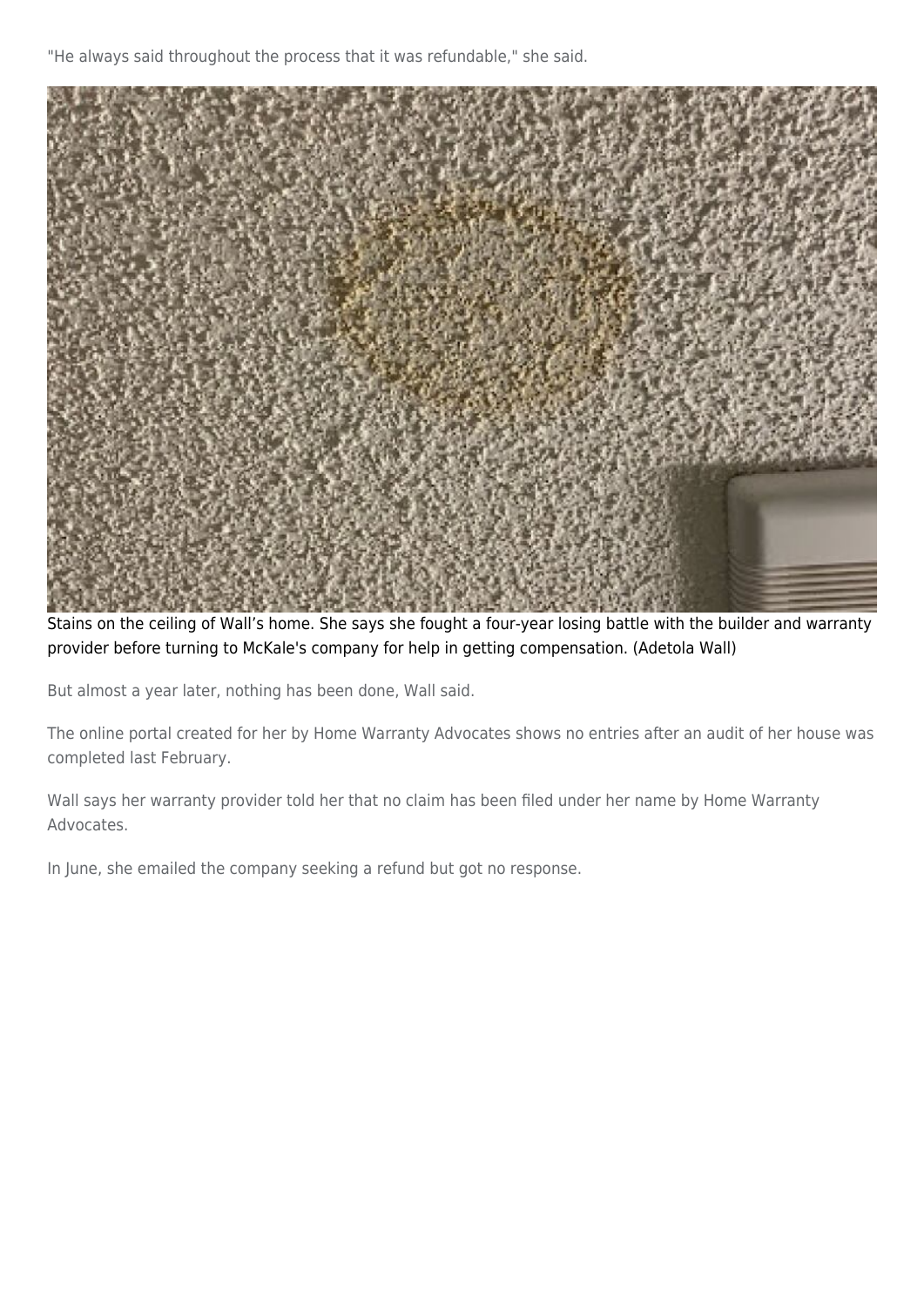

## Wall's online Home Warranty Advocates profile shows no communication after February 2021. (Adetola Wall)

In an interview with CBC News, McKale admitted his company did not provide the services Wall had paid for.

He said his company has more than 400 clients and the workload has become too heavy.

"We have way too many clients — and we have actually put a moratorium on taking clients so that we can turn around and help the ones that we do have," McKale said.

"We are still contacted daily by people all over the province who have issues with their house that they can't get resolved, and it's extremely difficult to tell those people that at this point in time, we don't have the resources to help them."

McKale said he intends to complete the contract with Wall or give her a refund.

#### More complaints

Several other dissatisfied clients have left reviews on the company's Google profile.

CBC News spoke to seven other homeowners who said they paid Home Warranty Advocates thousands of dollars without receiving services.

Deborah Teichroeb, who lives in Beaumont, just south of Edmonton, hired McKale in August 2020 to help her deal with some flooring issues.

"I kept saying literally, 'This is the only money I have. And I'm worried because my husband lost his job.'"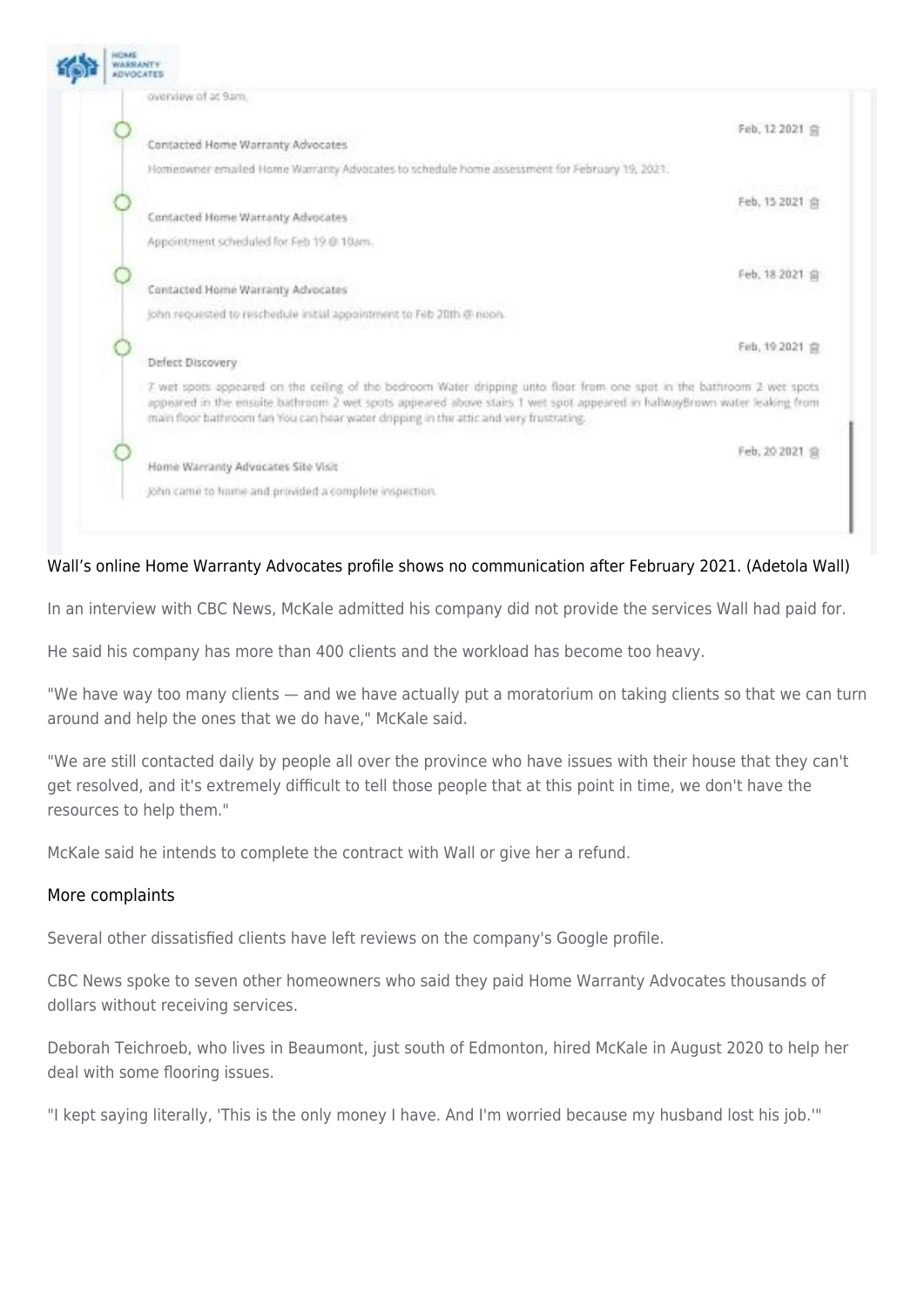

Teichroeb hired Home Warranty Advocates in August 2020 for help in dealing with flooring issues in her home. After many requests for her money back, the company reimbursed her in 2021. (Hugo Lévesque/CBC)

Teichroeb says Home Warranty Advocates left her with the impression it could get her \$80,000 from her builder within three months to compensate for the deficiencies in her house. She would then hire someone herself to make the repairs.

"He made it clear that he had never lost a case and that I would have my money back in 90 days," she said.

So Teichroeb hired McKale for \$2,625.

McKale denies having made promises to Teichroeb, but he admits that his company didn't get results.

"We didn't promise her \$80,000," he said. "We said the amount of loss given all the defects in her home added up to that. That's what we would attempt to recover under the policy so that she could get the repairs done.

"We don't make any promises for the amount. Nothing is an absolute. We should have given her a more accurate picture of how it might go."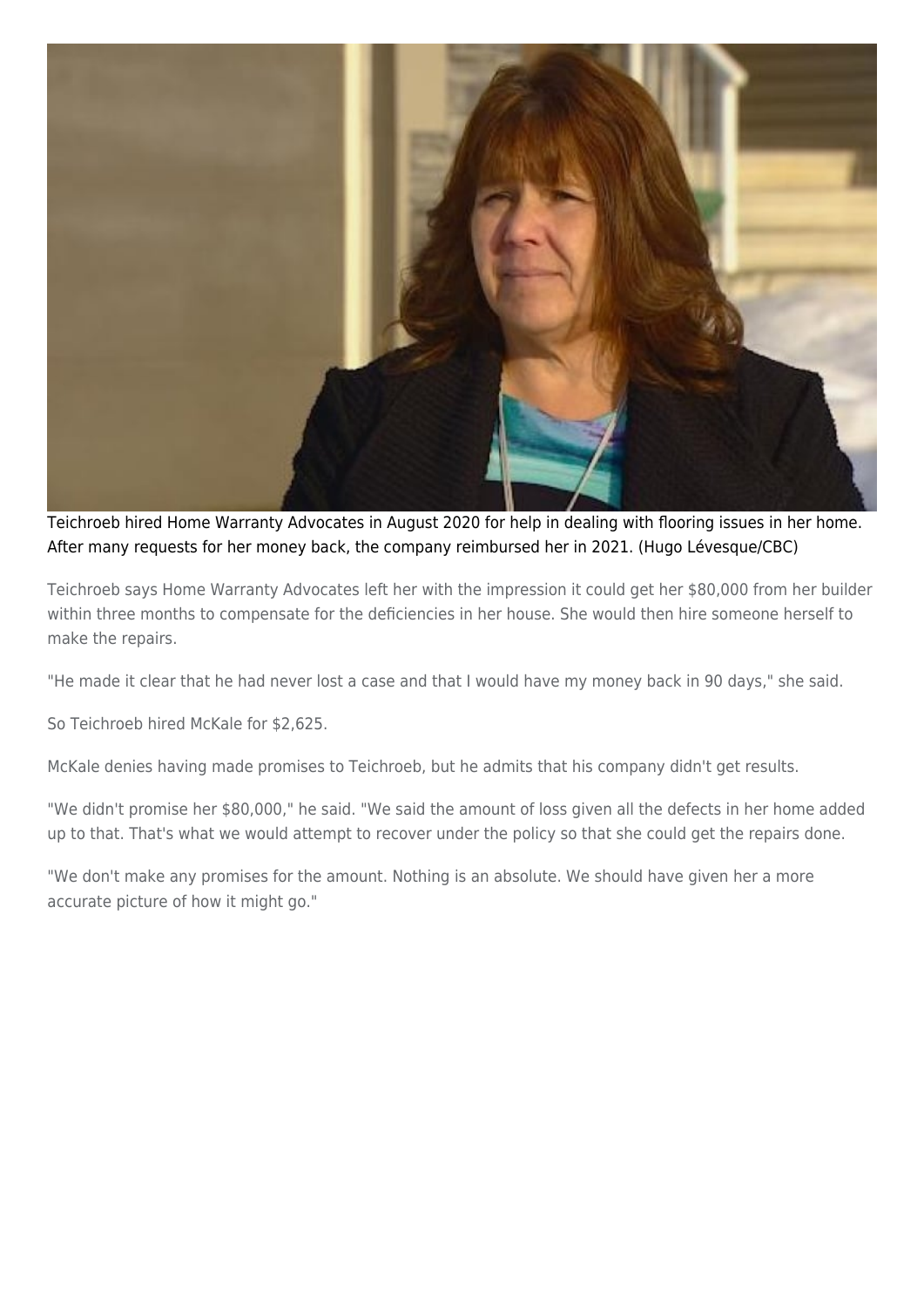

McKale founded Home Warranty Advocates, which represents owners of poorly built homes, in 2018. He says his company has more than 400 clients and the workload has become too heavy. (Hugo Lévesque/CBC)

Seven months after hiring the company — and after having tried to follow up multiple times, Teichroeb's file still hadn't moved forward.

"We trusted him," she said. "I feel like a fool."

After many requests for her money back, Home Warranty Advocates reimbursed her in 2021.

Calgary lawyer Michael Kwiatkowski, who specializes in construction litigation, says warranty providers rarely give homeowners money to fix their houses.

"Usually [the warranty provider] will hire someone on their own," he said. "They prefer to use their preferred trades because they can get it for cheaper than the homeowner can."

This kind of litigation "moves at a snail's pace" in Alberta, Kwiatkowski said.

"I would never take someone's word over a phone or email that it can be done in a certain amount of time."

#### Homeowners on their own

The new home warranty system is complicated and homeowners get little help to navigate it, Kwiatkowski said.

Hiring a lawyer can cost tens of thousands of dollars, as complex claims can take months, even years.

"There is no independent ... ombudsman or a person appointed by the government to help homeowners with that sort, so they can either do it on their own or get a lawyer," he said.

"It's a flaw in the system."

• [Home warranty program failing to protect Albertans from shoddy builds, advocate warns](https://www.cbc.ca/news/canada/edmonton/home-warranty-program-failing-to-protect-albertans-from-shoddy-builds-advocate-warns-1.6234600)